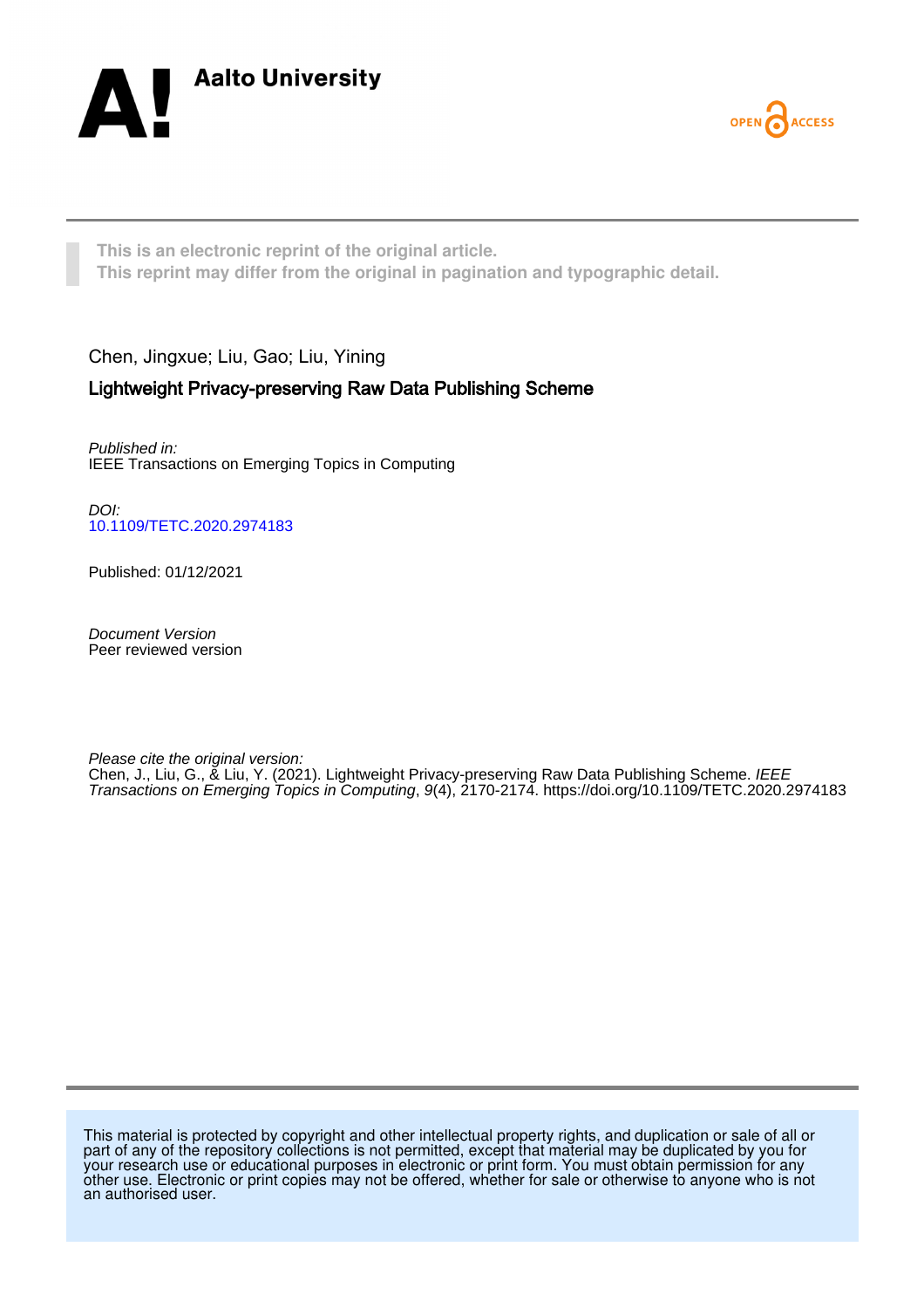# Lightweight Privacy-preserving Raw Data Publishing Scheme

Jingxue Chen, Gao Liu, and Yining Liu

**Abstract**—Data publishing or data sharing is an important part of analyzing network environments and improving the Quality of Service (QoS) in the Internet of Things (IoT). In order to incentives data providers (i.e., IoT end-users) to contribute their data, privacy requirement is necessary when data is collected and published. In traditional privacy preservation techniques, such as k-anonymity, data aggregation and differential privacy, data is modified, aggregated, or added noise, the utility of the published data are reduced. Privacy-preserving raw data publishing is a more valuable solution, and  $n$ -source anonymity based raw data collection is most promising by delinking raw data and their sources. In this paper, a lightweight raw data collection scheme for publishing is proposed, in which the rawness and the unlinkability of published data are all really guaranteed with Shamir's secret sharing, and shuffling algorithm. Moreover, it is lightweight and practical for the IoT environment by the performance evaluation.

✦

**Index Terms**—data collection, privacy, rawness, unlinkability, lightweight

# **1 INTRODUCTION**

 $\mathbf{W}$  ITH the rapid development of the Internet of Thing (IoT), various IoT devices are used in many applications  $\frac{11}{21}$  cuch as smart grid  $\frac{121}{21}$  vabiels notwork  $\frac{121}{21}$  body tions [1], such as smart grid [2], vehicle network [3], body area network [4]. These IoT devices really facilitate daily life, however, data privacy [5] [6] concerns should be addressed since the data from IoT devices consist of the sensitive information [7].

In past decades, k-anonymity [8] [9] and differential privacy [10] are widely researched to guarantee privacy when data is published. Specifically, k-anonymity guarantees that each person cannot be distinguished from at least other  $k - 1$  individuals by modifying corresponding attributes, meanwhile, differential privacy adds noise to the published data to avoid the disclosure of private information records.

However, both k-anonymity and differential privacy are used to protect the privacy of the data that has been collected and stored in data center, in fact, it is under the assumption that the data center is fully trusted since it owns or knows all stored data. However, the assumption that a data center or edge nodes connecting to IoT devices are fully trusted is not practical. Therefore, the edge nodes and data center should not directly obtain raw data from IoT devices, instead, the raw data collected with IoT devices should be masked before it is sent to other nodes. Two requirements are necessary, namely data privacy and utility.

Data aggregation allows a data center to obtain the average, maximum or minimum of data in an area without knowing individual data [11]. However, in some application scenarios, the average, maximum or minimum of data cannot meet the needs, a variety of fine-grained data is required. Recently, a privacy-preserving computing function library is designed based on Intel Software Guard Extensions (SGX) [12]. However, Intel SGX may suffer from attack such as side-channel attack [13]. For data utilization,  $n$ source anonymity is a feasible solution by delinking data and its source [14], where a piece of data is protected from an  $n$ -member group and simultaneously the rawness of data is ensured. Current  $n$ -source anonymity based raw data collection schemes mainly use virtual rings [15], a trusted third party (TTP) [14] and shuffling [16] to reserve slots for loading data. However, the sensitive data of an IoT device in virtual rings can be derived due to the collusion attack of its upstream and downstream devices. In addition, it is hard to deploy a TTP in practice. Hence, shuffle is used to replace the role of TTP, and simultaneously to ensure the rawness and unlinkability. Unfortunately, when  $n$  IoT devices construct a group for masking their data, in [15] each IoT device of virtual ring reserves  $n/2$  slots on average, and in  $[14]$ ,  $[16]$ ,  $n$  slots are reserved. As a consequence, the heavy storage cost is brought to each IoT device when  $n$  is large.

In this paper, a lightweight raw data publishing scheme is proposed using secret sharing and shuffle, and two contributions are achieved as follows.

• Data privacy and utility are balanced by guaranteeing the unlinkability and the rawness.

• The lightweight requirement is achieved to make it more suitable for IoT devices.

The rest of this paper is organized as follows. Preliminaries are introduced in Section 2, problem definition is discussed in Section 3, our scheme and its analysis are presented in Section 4 and Section 5 respectively. Finally, the paper is concluded in Section 6.

*This work was supported by the National Natural Science Foundation of China under grant no. 61662016, and Key projects of Guangxi Natural Science Foundation under grant no. 2018JJD170004.*

*Jingxue Chen and Yining Liu are with Guangxi Key Laboratory of Trusted Software, Guilin University of Electronic Technology, Guilin, 541004, China. Gao Liu is with State Key Laboratory on Integrated Services Networks and School of Cyber Engineering, Xidian University, Xi'an, 710126, China and with the Department of Communications and Networking, Aalto University, Espoo, Finland. (Corresponding author: Yining Liu, E-mail: ynliu@guet.edu.cn)*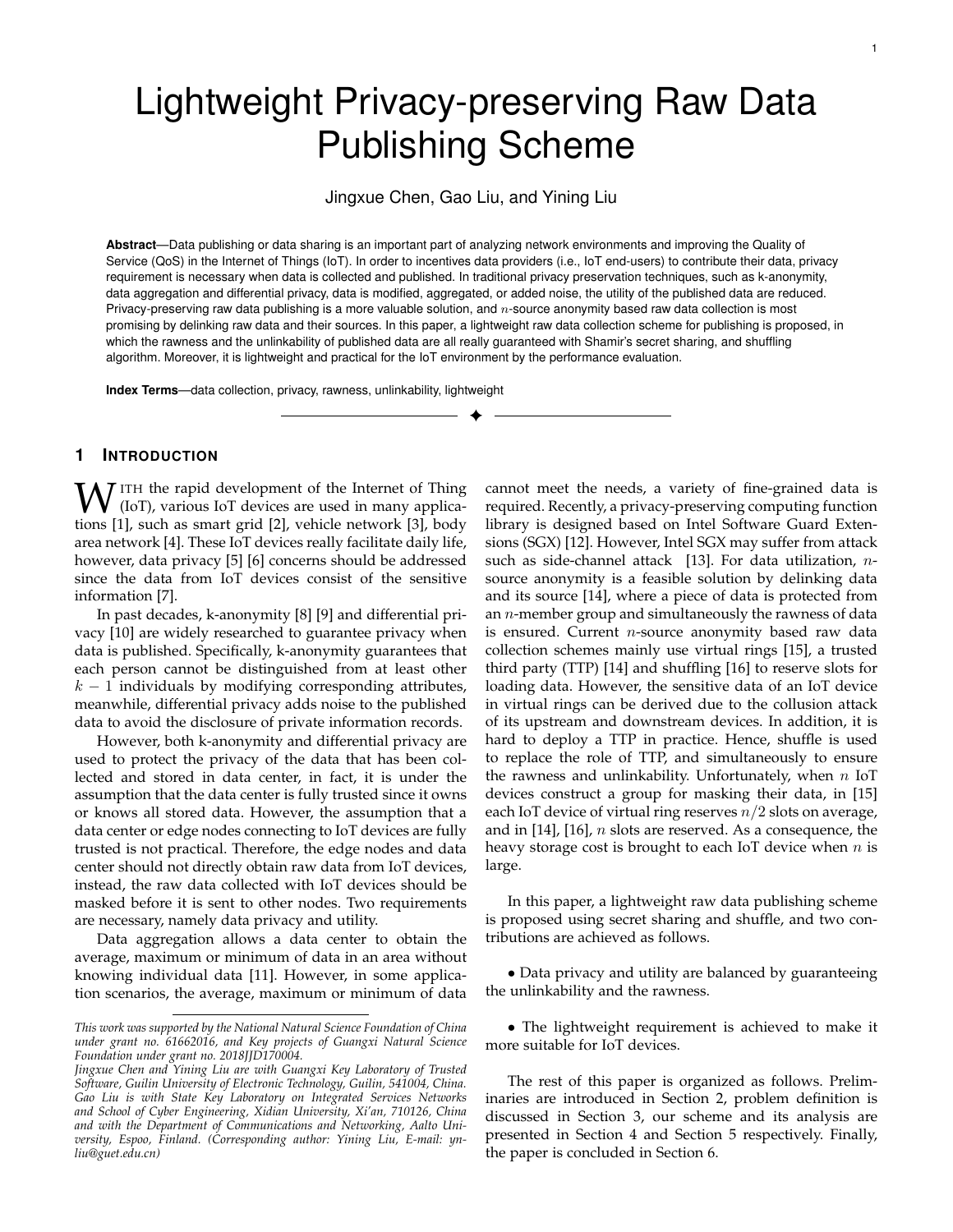# **2 PRELIMINARIES**

# **2.1 Bilinear Pairings**

The  $p$  order cyclic additive group  $G_1$ , and  $p$  order cyclic multiplicative group  $G_2$ , and a mapping  $\hat{e}: G_1 \times G_1 \rightarrow$  $G_2$  ( $\hat{e}$  is a bilinear pairing) are defined. Assume that P is a generator of  $G_1$ , which satisfies:

(1) Bilinearity: 
$$
\forall a, b \in Z_p^*, \hat{e} : (aP, bP) = \hat{e}(P, P)^{ab}
$$
;

- (1) Dimearity:  $\forall u, v \in \mathbb{Z}_p$ ,  $e : (u, v)$ <br>
(2) Non-degeneracy:  $\hat{e} : (P, P) \neq 1_{G_1};$
- (3) Computability: For any  $P, Q \in G_1$ , exists an efficient algorithm to compute  $\hat{e}$  :  $(P,Q)$ .

# **2.2 Shuffle**

In [16], a shuffle algorithm is used to allocate slot locations, in which a ciphertext is re-randomized without changing the corresponding plaintext. The shuffle algorithm is defined as follows:

(1) Input  $c_i$ ,  $(i \in [1, n])$  that is then encrypted into  $c_i^*$ , and rearranged using random permutation;

(2) Output the new permutated list.

More details can refer [16].

# **2.3 Shamir's secret sharing**

In [17], assuming there are *n* users  $\{U_1, U_2, ..., U_n\}$ , and a trusted dealer D.

#### *Shares generation*

D chooses  $t-1$  random numbers  $a_1, a_2, \ldots, a_{t-1}$  and generates a polynomial  $f(x) = s + a_1x + \cdots + a_ix^i + \cdots +$  $a_{t-1}x^{t-1}$  over a finite field  $F_p$ , where p is a prime number, *s* is a secret, and *t* is a threshold value. *D* sends  $y_i = f(x_i)$ to  $U_i, (i \in [1, n])$  via a secure channel.

*Secret reconstruction*

The secret is recovered by computing

$$
s = f(0) = \sum_{i=1}^{t} \prod_{j=1, j \neq i}^{t} \frac{0 - x_j}{x_i - x_j} y_i
$$

.

#### **2.4 Secret sharing homomorphism**

Secret sharing homomorphism [18] is a useful tool for privacy-preserving computation. For example, in e-voting, an election center obtains the sum of voters' ballots without knowing individual ballots [19]. Assume there are two polynomials  $f(x)$  and  $g(x)$ , and  $s<sub>1</sub>$ ,  $s<sub>2</sub>$  are their secrets to be shared respectively.

(1) Dealer D sends  $f(i)$  and  $g(i)$  to the corresponding user  $U_i$ , where  $i \in [1, n]$ .

(2)  $U_i$  computes and sends  $f(i) + g(i)$ ,  $(i \in [1, n])$  to D.

(3) D recovers the secret  $s_1 + s_2$  due to the additive homomorphism.

### **3 PROBLEM DEFINITION**

#### **3.1 System model**

As shown in Fig.1, the system model consists of Cloud Server (CS), Fog Node (FN) and users  $U_i, (i \in [1, n])$  in group.

(1) CS sends a data collection request to FN, then FN forwards the request to  $U_i, (i \in [1, n]).$ 



Fig. 1. System model

- (2) After receiving the request,  $U_i$ ,  $(i \in [1, n])$  collects and masks the data, then sends the masked data to FN.
- (3) The raw data collected from  $U_i$ ,  $(i \in [1, n])$  are extracted by FN, then sent to CS, meanwhile the relation between data and its source is privacy for all.

# **3.2 Assumptions and threat model**

Only privacy issues are concerned under the assumption that secure communication channels have been established using cryptographic techniques among these entities [11] [16], and the semi-honest model is followed, i.e., CS, FN and users follow the protocols, meantime, they are curious to know the source of a piece of data.

• Data collectors (CS, FN) want to infer the data source from the information they received.

• Besides the data collectors, other users also attempt to collude to infer a user's data.

# **4 OUR SCHEME**

Our scheme consists of *Configuration Phase* and *Data Collection Phase*. Details are as follows.

#### **4.1 Configuration phase**

#### *Key generation*

**Step1:** CS selects a security parameter  $\gamma$  and generates  $\{p, P, G_1, G_2, \hat{e}\}\$ , where  $G_1, G_2$  are p order cyclic groups, P is a generator of  $G_1$ , and  $\hat{e}$  is a bilinear pairing  $\hat{e}: G_1 \times G_1 \rightarrow$  $G_2$ .

CS chooses two secure cryptographic hash functions,  $H$  :  $Z_p^* \to Z_p^*$  and  $H_1 : \{0,1\}^* \to G_1$ .

CS publishes  $\{p, P, G_1, G_2, \hat{e}, H, H_1\}.$ 

**Step2:** Each entity selects a random number  $sk_{entity} \in$  $Z_p^*$  as its secret key, then calculates and publishes  $\hat{PK}_{entity} = sk_{entity}P.$ 

*Setup for data collection*

 $U_i$  selects  $\beta_i$  partners in a group, generates a session key  $k_{ij}$  with each partner  $U_j$ , and obtains its session list  ${k_{i1}, k_{i2}, ..., k_{i\beta_i}}$ ,  $(\beta_i \in [1, n-1]), (i, j \in [1, n], i \neq j)$ . For example, three users  $\{U_1, U_2, U_3\}$  are in a group,  $U_1$  and  $U_2$ share the session key  $k_{12}$ ,  $U_1$  and  $U_3$  share the session key  $k_{13}$ .

#### **4.2 Data collection phase**

Each user is assigned a position using shuffle [16], and this position corresponds to a coefficient in  $n$ -order degree polynomial  $f(x) = a_0 + a_1x + a_2x^2 + ... + a_nx^n$ , and the data from  $U_i's$  is placed in this position.  $U_i$  only knows its position, meanwhile knows nothing about others.

*Data collection initialization*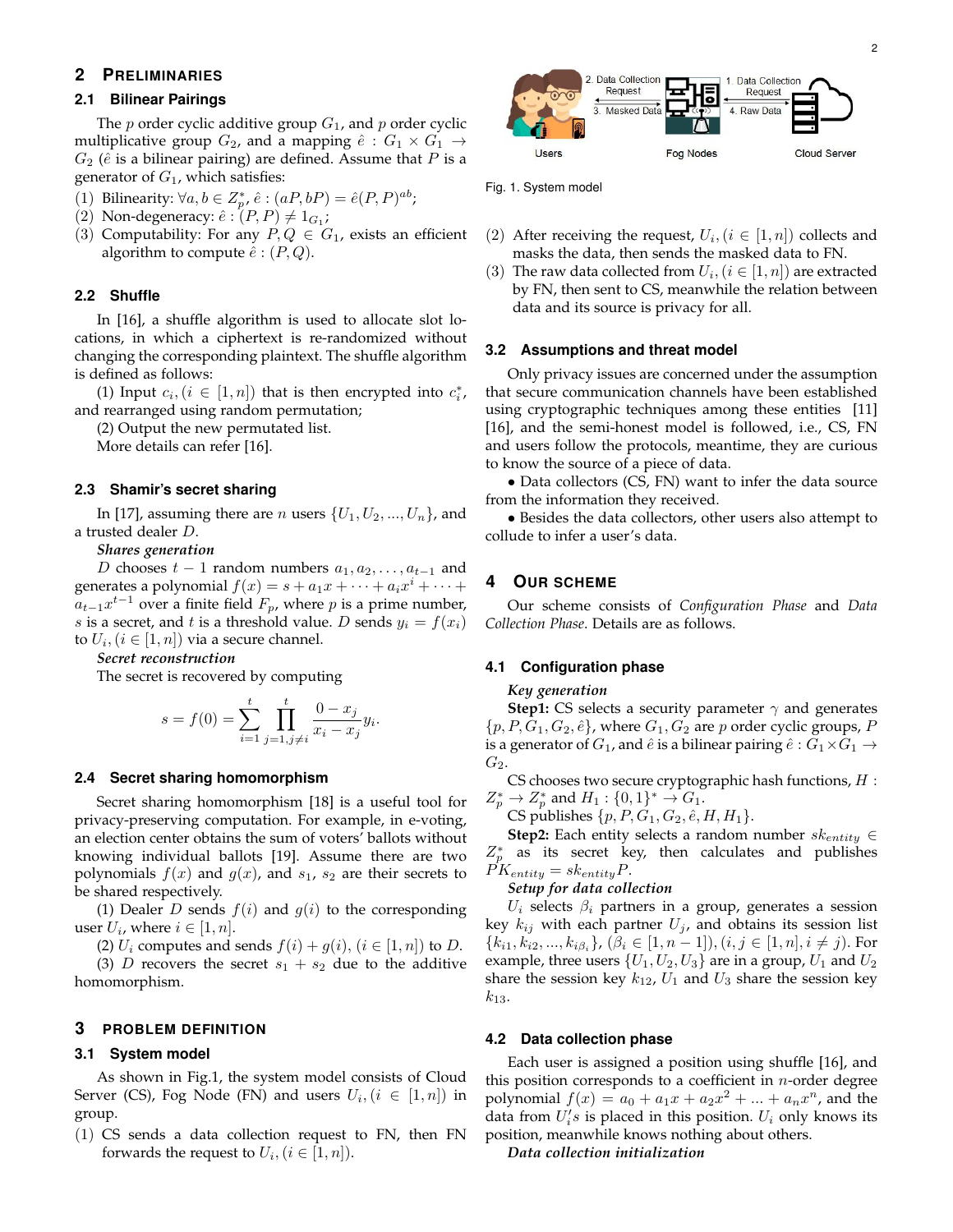CS sends a data collection request  $Req$  ${ID_{CS},ID_{FN},T,\omega_{CS}}$  to FNs, where  $ID_{CS}$  and  $ID_{FN}$  are identities of CS and FN, T is timestamp and  $\omega_{CS} = sk_{CS}H_1(ID_{CS}||ID_{FN}||T)$ .

*Forwarding request*

FN checks the timestamp  $T$  and the equation  $\hat{e}(\omega_{CS}, P) = \hat{e}(H_1(ID_{CS} || ID_{FN} || T), PK_{CS})$ . If yes, FN broadcasts the request.

*Masking raw data*

**Step1:**  $U_i$ ,  $(i \in [1, n])$  generates its polynomial

$$
f_i(x) = a_{i,0} + \lambda_{i,1}x + \dots + (RD_i + \lambda_{i,\ell})x^{\ell} + \dots + \lambda_{i,n}x^n, (1)
$$

where  $a_{i,0}$  is a random number selected by  $U_i$ ,  $RD_i$  represents the data from  $U_i$ , and the masking information  $\lambda_{i,\ell}$ ,( $\ell \in [1, n]$ ) is computed as follow:

$$
\lambda_{i,\ell} = \sum_{j=1,j\neq i}^{\beta_i} (ID_i - ID_j)H(k_{ij}|\ell). \tag{2}
$$

**Step2:**  $U_i$  generates  $n + 1$  shares  $Y_{i,j} = f_i(ID_j), (j =$  $(1, ..., n), Y_{i, FN} = f_i(ID_{FN}),$  where  $ID_i$  is  $U_i's$  identification.  $U_i$  keeps  $Y_{i,i}$  and sends  $Y_{i,j}$  to  $U_j$ ,  $(j = 1, ..., n, j \neq i)$ , sends  $Y_{i,FN}$  and  $a_{i,0}$  to  $FN$ .

**Step3:**  $U_i$  and FN obtain the masked data  $MSD_i$  and  $MSD_{FN}$  by adding the received shares.

*Extracting raw data*

FN checks if the equation

$$
\hat{e}(P, \sum_{i=1}^{n} \omega_i) = \prod_{i=1}^{n} \hat{e}(PK_i, H_1(MSD_i||ID_i||ID_{FN}||T_i||a_{i,0}))
$$
\n(3)

holds, then recoveries

$$
f(x) = a_0 + a_i x^i + \dots + a_n x^n \tag{4}
$$

using  $(ID_1, MSD_1), (ID_2, MSD_2), \cdots, (ID_{FN}, MSD_{FN}).$ 

 $\{a_1, \ldots, a_n\}$  are collected by FN, when the equation  $a_0 = \sum_{i=1}^n a_{i,0}$  holds. Moreover,  $\{a_1, \ldots, a_n\}$  are raw, which is not aggregated or averaged, not added noise, not modified. Nobody can link the element in two sets  $\{a_1, \ldots, a_n\}, \{U_i, \ldots, U_n\}.$ 

#### *An example of raw data collection*

Assume that  $p = 137$ ,  $U_1$ ,  $U_2$ ,  $U_3$  and FN (their identifications are  $1, 2, 3, 4$ ) collaborate to collect the heartbeats,  $U_1, U_2, U_3$  correspond to three coefficients of a 3-degree polynomial after shuffling, such as  $x^2$ , x and  $x^3$ ,  $U_1$  and  $U_2$  share  $k_{12} = 2$ ,  $U_1$  and  $U_3$  share  $k_{13} = 3$ .

 $U_1$  calculates  $Y_{1,1} = f_1(1)$ ,  $Y_{1,2} = f_1(2)$ ,  $Y_{1,3} = f_1(3)$ and  $Y_{1,FN} = f_1(4)$ , then keeps  $Y_{1,1}$  secret and sends  $Y_{1,2}$  to  $U_2$ ,  $Y_{1,3}$  to  $U_3$ , and  $Y_{1,FN}$  to FN. The similar computation is for  $U_2, U_3$ . The shares received by each user and FN are listed in TABLE 1.

TABLE 1 The shares distribution

|        |                 | Receiver |                   |                |         |  |
|--------|-----------------|----------|-------------------|----------------|---------|--|
|        |                 |          | ി                 | 23             |         |  |
|        |                 |          | 1.2               | $^{\prime}1.3$ | FN      |  |
| Sender | $\mathcal{I}_2$ | 2.1      | $^{\prime}2.2$    | $Y_{2,3}$      | 2, FN   |  |
|        | - 3             | ≘        | $\mathbf{r}$<br>2 | 3.3            | FN<br>9 |  |

 $U_i$  computes its masked data  $MSD_i = Y_{1,i} + Y_{2,i} + Y_{3,i}$ , and sends  $\{MSD_i, ID_i, ID_{FN}, T_i, a_{i,0}\}$  to FN, where  $T_i$  is a timestamp and  $\omega_i = s k_i H_i (MSD_i || ID_i || ID_{FN} || T_i || a_{i,0})$ ,  $(i = 1, 2, 3).$ 

Table 2 illustrates the following computation:

- (1) The heartbeats of  $U_1$ ,  $U_2$  and  $U_3$  are 78, 60 and 85 respectively.
- (2)  $a_{1,0} = 5$ ,  $a_{2,0} = 2$ , and  $a_{3,0} = 1$ .

(3) 
$$
\lambda_{1,1} = (1-2) \cdot H(2|1) + (1-3) \cdot H(3|1)=80,
$$
  
\n $\lambda_{1,2} = (1-2) \cdot H(2|2) + (1-3) \cdot H(3|2)=52,$   
\n $\lambda_{1,3} = (1-2) \cdot H(2|3) + (1-3) \cdot H(3|3)=106,$   
\n $\lambda_{2,1} = (2-1) \cdot H(2|1)=27,$   
\n $\lambda_{2,2} = (2-1) \cdot H(2|3)=114,$  and  
\n $\lambda_{3,1} = (3-1) \cdot H(3|1)=30,$   
\n $\lambda_{3,2} = (3-1) \cdot H(3|2)=16,$   
\n $\lambda_{3,3} = (3-1) \cdot H(3|3)=54.$   
\n(4) 94, 24, 34 are the sum of the received shares of

 $U_1, U_2, U_3$ , they are sent to FN.

FN recovers the polynomial  $f(x) = 8 + 60x + 78x^2 + 85x^3$ mod 137, and ensures  $\{60, 78, 85\}$  is the heartbeats set of  ${U_1, U_2, U_3}$  when the equation  $a_{1,0}+a_{2,0}+a_{3,0}=a_0$  holds, namely 5+2+1=8.

# **5 ANALYSIS**

In this section, the proposed scheme is analyzed to really achieve the rawness and unlinkability. Moreover, the performance in terms of storage and computational burdens are evaluated, and the comparison with the excellent techniques are shown in TABLE 3.

# **5.1 Security analysis**

#### *Rawness*

Raw data  $RD_i$  can be obtained by reconstructing secrets on public shares.

*Proof:* Assuming that  $U_i$  is assigned an unique coefficient of  $x^{\ell}$ ,  $(l = 1, ..., n)$  after shuffling, before no masking information is added, the polynomial is

$$
f_i(x) = a_{i,0} + RD_i x^{\ell}, (i = 1, ..., n)
$$
 (5)

Then, the set of coefficient of  $a_1, \dots, a_n$  of  $\sum_{i=1}^n f_i(x) =$  $a_0 + a_1x + a_2x^2 + \cdots + a_nx^n$  corresponds the raw data  $RD_i$ ,  $(i = 1, ..., n)$  from  $U_i$ ,  $(i = 1, ..., n)$ .

When masking information is added,  $U_i's$  polynomial is  $f_i(x) = a_{i,0} + \lambda_{i,1}x + \cdots + (RD_i + \lambda_{i,\ell})x^\ell + \cdots + \lambda_{i,n}x^n$ , where  $\lambda_{i,\ell} = \sum_{j=1,j\neq i}^{\beta_i} (ID_i - ID_j)H(k_{ij}|\ell)$  and  $\sum_{i=1}^n \lambda_{i,\ell} = 0.$ 

The shares of each user's polynomial are generated and sent to others, which guarantees that the sum of received shares  $MSD_1, \ldots, MSD_n, MSD_{FN}$  of  $U_i$ ,  $(i = 1, ..., n)$ and FN to correctly recover  $a_0 + a_1x + \cdots + a_nx^n$  that is same as Equation 5 using secret sharing homomorphism [18].

 ${a_1, \ldots, a_n}$  are ensured to be the raw data from  $\{U_i, (i = 1, ..., n)\}\$  by FN when  $a_0 = \sum_{i=1}^n a_{i,0}$ .

### *Unlinkability*

Nobody can link Raw data  $RD_i$  and its source  $U_i, (i = 1)$  $1, \ldots, n$ , even if one honest partner exists.

*Proof:*  $U_i$  generates  $n + 1$  shares with its polynomial  $f_i(x) = a_{i,0} + \lambda_{i,1}x + \cdots + \lambda_{i,\ell-1}x^{\ell-1} + (RD_i + \lambda_{i,\ell})x^{\ell} +$  $\cdots + \lambda_{i,n} x^n$ , where  $n-1$  shares are sent to other users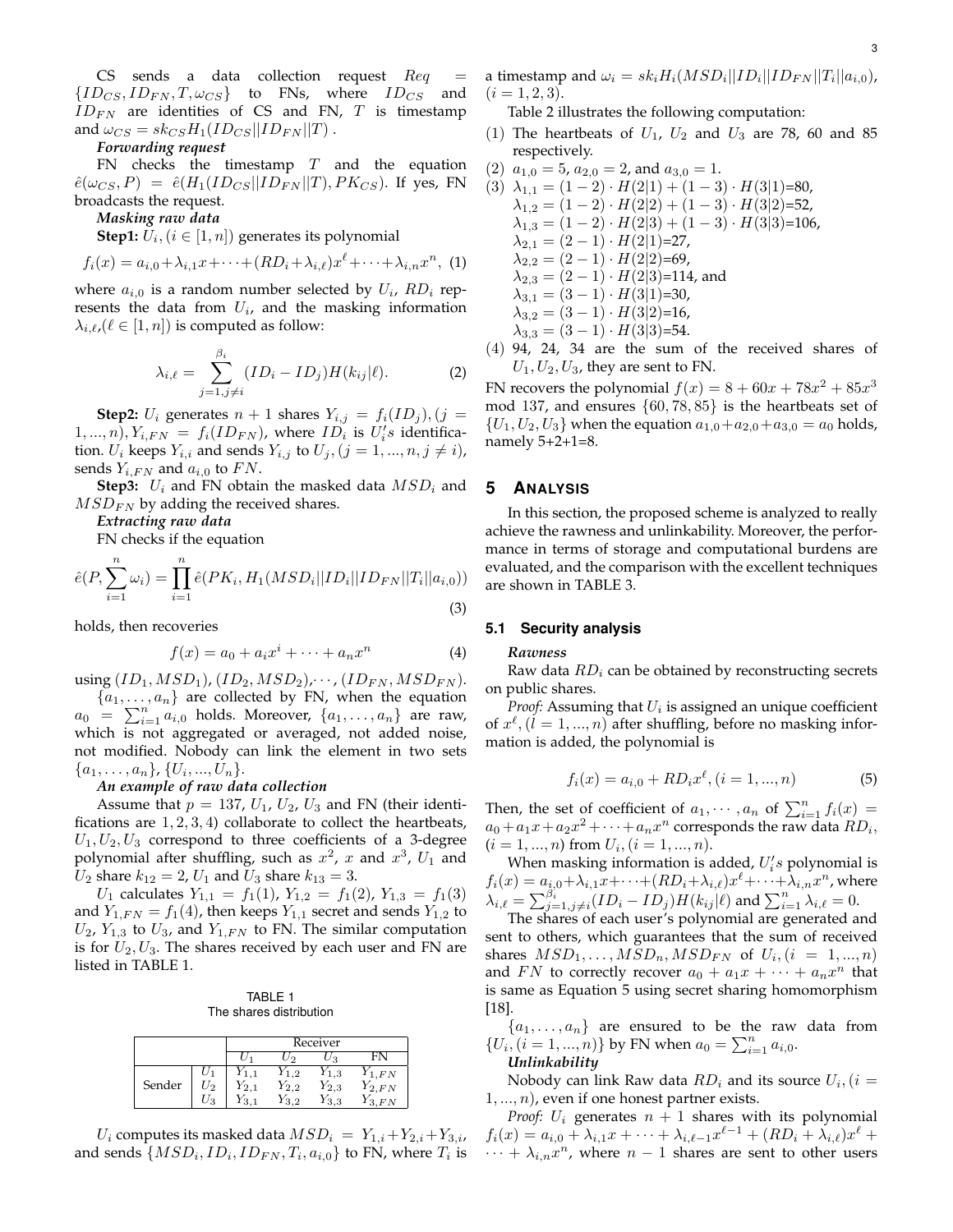TABLE 2 An example over  $F_p$ , and  $p = 137$ 

|         | ID | polynomial                                     | $p_1$   | $p_2$   | $p_3$    | FN       |
|---------|----|------------------------------------------------|---------|---------|----------|----------|
| $p_1$   |    | $f_1(x) = 5 + (80)x + (78 + 52)x^2 + (106)x^3$ | (1,47)  | (2,26)  | (3,30)   | (4,10)   |
| $p_2$   |    | $f_2(x) = 2 + (60 + 27)x + 69x^2 + 114x^3$     | (1,135) | (2,131) | (3, 126) | (4, 119) |
| $p_3$   | 3  | $f_3(x) = 1 + 30x + 16x^2 + (85 + 54)x^3$      | (1,49)  | (2,4)   | (3,15)   | (4, 94)  |
| $MSD_i$ |    |                                                | (1, 94) | (2,24)  | (3,34)   | (4,86)   |

in the group, and  $a_{i,0}$  and one share are sent to FN. In our hypothesis, there is at least one honest partner (except  $U_i$ ) in the group who as a user will not betray  $U_i$ . Even if other  $n-2$  users collude with FN to recover  $f_i(x)$ , however, n−degree polynomial cannot be recovered only with them, since at least  $n + 1$  points are necessary. Therefore,  $f_i(x)$  is still unknown for all.

 $\sum_{j=1,j\neq i}^{\beta_i} (ID_i \, - \, ID_j) H(k_{ij}|\ell)$  is still private, since at Furthermore, the masking information  $\lambda_{i,\ell}$  = least one session key cannot be obtained by an adversary under the assumption that  $U_i$ 's honest partner exist. Therefore,  $U_i$ 's masking information,  $\lambda_{i,1}$ ,  $\cdots$   $\lambda_{i,\ell}$ ,  $\cdots$ ,  $\lambda_{i,n}$  is private even if  $\beta_i - 1$  partners collude with FN. As a consequence, the collected raw data  $RD_i$  cannot be obtained by calculating  $(RD_i + \lambda_{i,\ell}) - \lambda_{i,\ell}$ , so that its privacy is preserved.

#### **5.2 Performance evaluation**

The performance of our scheme is evaluated and compared with [14] and [16].

#### *Storage burden*

Assume that the size of each data in  $[14]$   $[16]$  is  $L$  bits, the masked data  $\Re_i = e_i^1 | e_i^2 |...| e_i^{slot(i)} \oplus m_i | \cdots | e_i^n$  occupies  $nL$  bits. When  $n$  grows, the storage cost increases linearly. The masked data  $MSD_i$  of user  $U_i$  is the sum of all received shares, is only  $L \; bits.$ 

#### *Computational complexity*

Assume that there are  $n$  users with an FN, and a simulation is executed using a laptop with Intel i5 2.5 GHz CPU and 8.00 GB memory, and computational complexity in shuffle and data collection is evaluated.

#### (1) **Computational complexity in shuffle**

The total computational complexity of shuffle is  $O(nlogp)$ , since the shuffle technique adopts the ElGamal encryption [16].  $U_i$  encrypts its own pseudonym, shuffles a cipher list, and sends the new cipher list to its successor. The efficiency in shuffle depends on the length of pseudonym and users' position (i.e., the order in a transmission sequence) in a group. In our experiment, the position ranges from  $[200, 1000]$ , and the length of pseudonyms is 128 bits and 256 bits respectively. The result is shown in TABLE 4. When the group size is 1000, the computation time of  $U_{1000}$ is only 394 ms.

# (2) **Computational complexity in data collection**

Only the bilinear pairing operations are counted in data collection. Specifically, FN needs to execute two bilinear pairing operations to verify CS's data

TABLE 4 The computation time of shuffle (ms)

|               | Group size |     |     |     |     |      |
|---------------|------------|-----|-----|-----|-----|------|
|               |            | 200 | 400 | 600 | 800 | 1000 |
| The length of | 128bits    | 106 | 176 | 248 | 320 | 388  |
| pseudonym     | 256bits    | 120 | 187 | 262 | 321 | 394  |

collection request, and  $n + 1$  bilinear pairing operation when checking the equation  $\hat{e}(P, \sum_{i=1}^{n} \omega_i)$  =  $\prod_{i=1}^{n} \hat{e}(PK_i, H_1(MSD_i||ID_i||ID_{FN}||T_i||a_{i,0}))$  to extract the raw data. Thus, FN takes  $n + 3$  [20] pairing operation. In addition, pairing operation execution  $T_{pair}$  is about 2.187ms.

# **5.3 Comparison**

Our scheme is compared with other well known privacy technique in TABLE 3, including TTP reliance, unlinkability, rawness, and computational complexity, etc.

#### **6 CONCLUSION**

In this paper, a lightweight raw data collection for data publishing is proposed based on secret sharing and shuffling algorithm, which is proved and evaluated to be more practical due to the efficiency and the privacy.

#### **REFERENCES**

- [1] A. Zaslavsky, C. Perera, and D. Georgakopoulos, "Estimating age privacy leakage in online social networks," in *proc. of ACC*, 2012, pp. 21–29.
- [2] Z. Erkin, J. R. Troncoso-Pastoriza, R. L. Lagendijk, and F. Pérez-Gonzalez, "Privacy-preserving data aggregation in smart metering ´ systems: An overview," *IEEE Signal Processing Magazine*, vol. 30, no. 2, pp. 75–86, 2013.
- [3] Y. Liu, S. Lv, M. Xie, Z. Chen, and P. Wang, "Dynamic anonymous identity authentication (daia) scheme for vanet," *International Journal of Communication Systems*, vol. 32, no. 5, p. e3892, 2019.
- [4] M. Rabbi, S. Ali, T. Choudhury, and E. Berke, "Passive and insitu assessment of mental and physical well-being using mobile sensors," in *proc. of UBIC*, 2011, pp. 385–394.
- [5] X. Li, Y. Zhu, J. Wang, Z. Liu, Y. Liu, and M. Zhang, "On the soundness and security of privacy-preserving svm for outsourcing data classification," *IEEE Transactions on Dependable and Secure Computing*, vol. 15, no. 5, pp. 906–912, 2018.
- [6] Y. Zhu, Y. Zhang, X. Li, H. Yan, and J. Li, "Improved collusionresisting secure nearest neighbor query over encrypted data in cloud," *Concurrency and Computation: Practice and Experience*, p. e4681, 2018.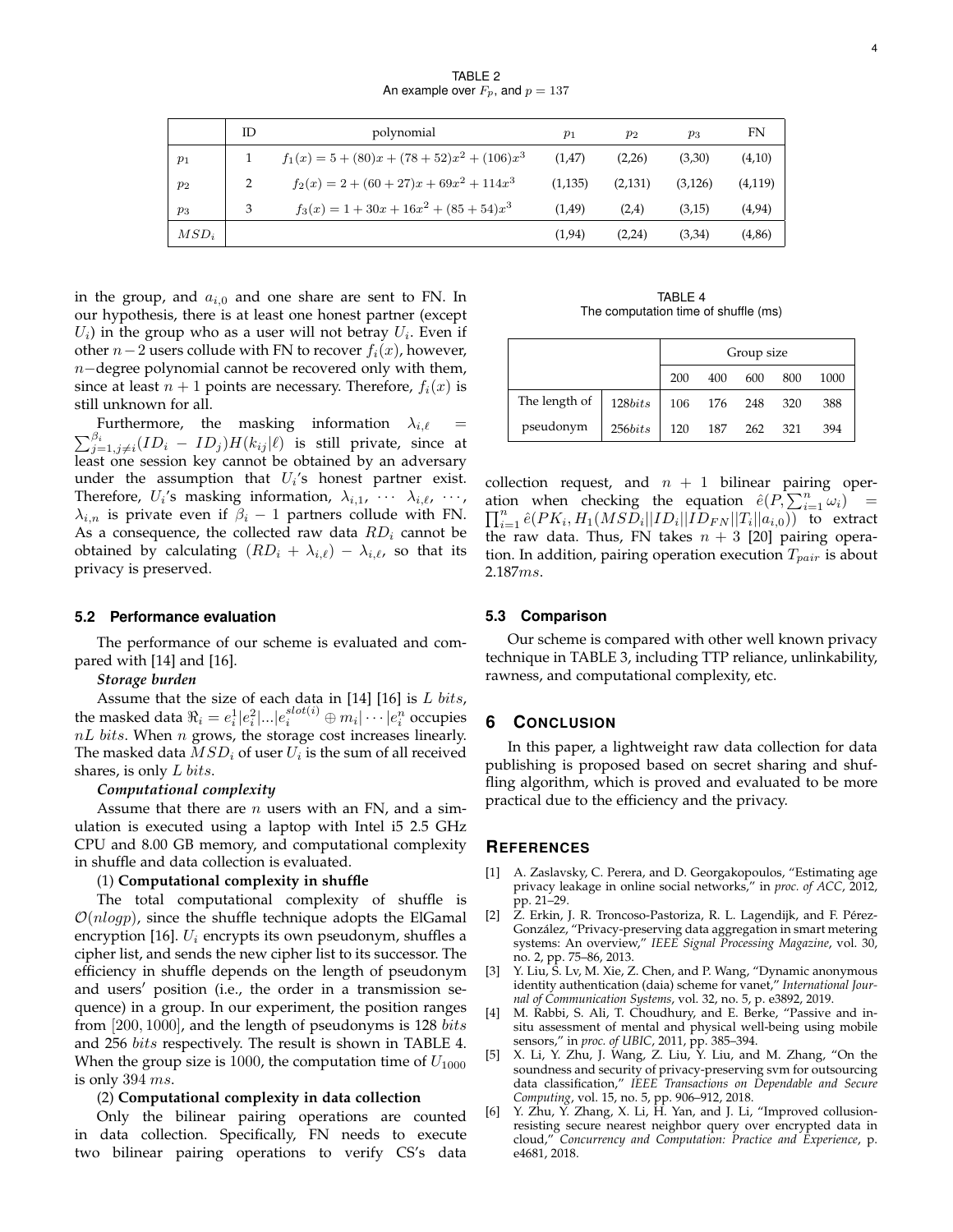- [7] R. Dey, C. Tang, K. Ross, and N. Saxena, "Estimating age privacy leakage in online social networks," in *proc. of INFOCOM*, 2012, pp. 2836–2840.
- [8] P. Samarati and L. Sweeney, "Protecting privacy when disclosing information: k-anonymity and its enforcement through generalization and suppression," technical report, SRI International, Tech. Rep., 1998.
- [9] L. Sweeney, "k-anonymity: A model for protecting privacy," *International Journal of Uncertainty, Fuzziness and Knowledge-Based Systems*, vol. 10, no. 05, pp. 557–570, 2002.
- [10] C. Dwork, "Differential privacy," *Encyclopedia of Cryptography and Security*, pp. 338–340, 2011, doi:10.1007/978-1-4419-5906-5 752.
- [11] Y. Liu, W. Guo, C.-I. Fan, L. Chang, and C. Cheng, "A practical privacy-preserving data aggregation (3pda) scheme for smart grid," *IEEE Transactions on Industrial Informatics*, vol. 15, no. 3, pp. 1767–1774, 2019.
- [12] S. Li and K. Xue, "Secgrid: A secure and efficient sgx-enabled smart grid system with rich functionalities," *CoRR*, 2018. [Online]. Available: http://arxiv.org/abs/1810.01651
- [13] Y. Wu, W. Zheng, B. Mao, and X. Wu, "Leaks or not: A framework for evaluating cache timing side channel attacks in sgx," in *proc. of IEEE SmartWorld/SCALCOM/UIC/ATC/CBDCom/IO*, 2018, pp. 1467–1470.
- [14] Y. Zhang, Q. Chen, and S. Zhong, "Privacy-preserving data aggregation in mobile phone sensing," *IEEE Transactions on Information Forensics and Security*, vol. 11, no. 5, pp. 980–992, 2016.
- [15] M. Badra and S. Zeadally, "Design and performance analysis of a virtual ring architecture for smart grid privacy," *IEEE Transactions on Information Forensics and Security*, vol. 9, no. 2, pp. 321–329, 2014.
- [16] Y. Liu, Y. Wang, X. Wang, Z. Xia, and J. Xu, "Privacy-preserving raw data collection without a trusted authority for iot," *Computer Networks*, vol. 148, pp. 340 – 348, 2019.
- [17] A. Shamir, "How to share a secret," *Communications of the ACM* , vol. 22, no. 11, pp. 612–613, 1979.
- [18] J. C. Benaloh, "Secret sharing homomorphisms: keeping shares of a secret secret (extended abstract)," in *proc. of EUROCRYPT*, 1987, pp. 251–260.
- [19] Y. Liu and Q. Zhao, "E-voting scheme using secret sharing and k-anonymity," *World Wide Web*, vol. 22, no. 4, pp. 1657–1667, 2019.
- [20] Y. Zhang, J. Zhao, D. Zheng, K. Deng, F. Ren, and X. Zheng, "Privacy-aware data collection and aggregation in iot enabled fog computing," in *proc. of ICA3PP*, 2018, pp. 581–590.